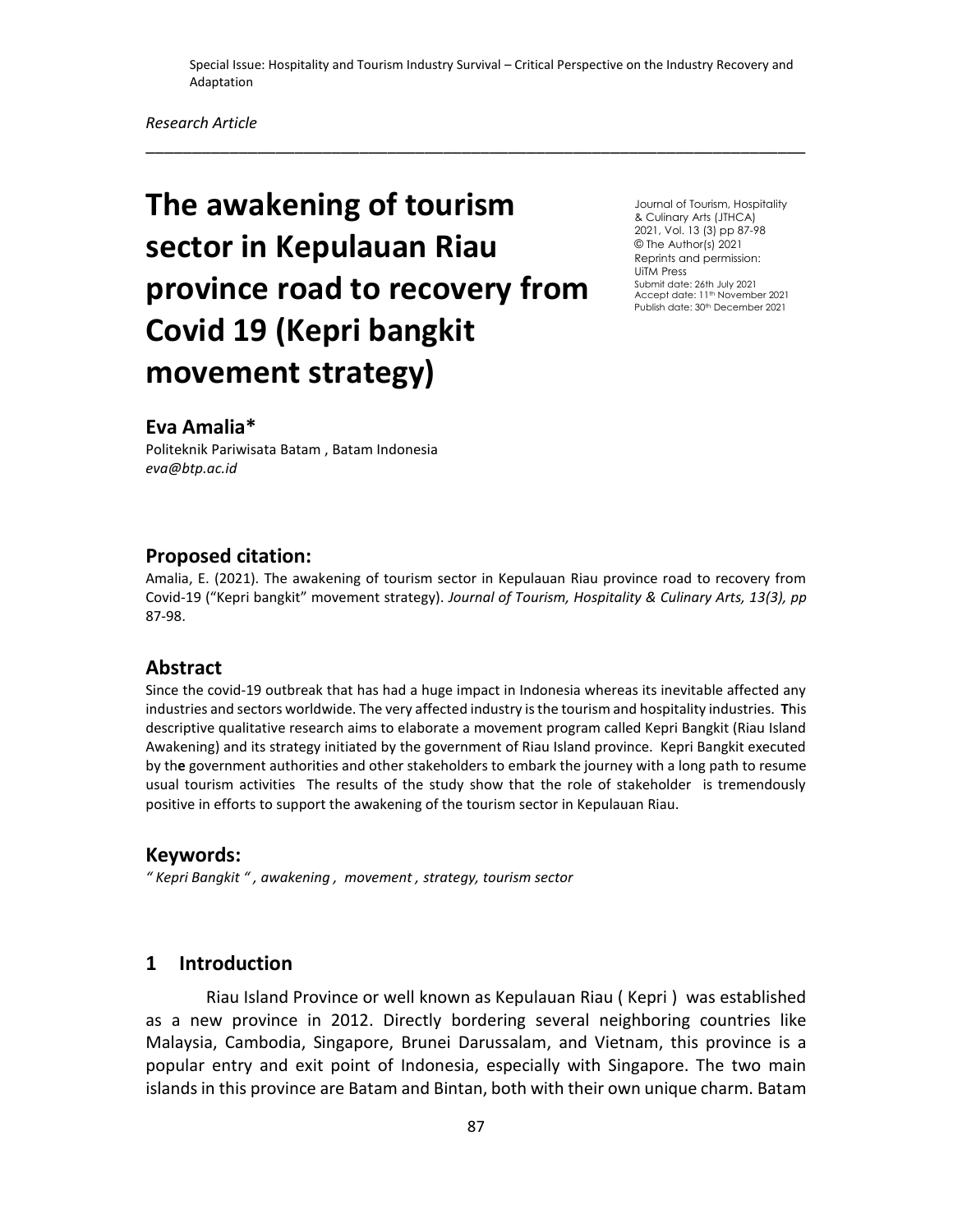is more popular for its man-made attractions while Bintan counts on its beautiful natural settings with its 23,000 hectares resorts concept, a multi-award winning, integrated beach resort destination that is host to 19 independent beach resorts, four designer golf courses, as well as an ever-expanding range of recreational facilities and attractions. Both locations are located just 60 minutes away via a catamaran ferry ride from Singapore. As one of the outermost provinces in Indonesia, Kepri is a great gateway for tourists to enter Indonesia. In term of tourism, Kepri is running fast with accelerated development compared to many places in Indonesia.



Figure 1: Tourism Map of Kepulauan Riau Province *Source Indonesia-tourism.com*

Covid-19 has changed a lot of sectors, including tourism and made an uncertain situation. This situation has struck from March – December 2020, the number of visitors to Kepulauan Riau in early 2020 was far below the target. Local authorities mentioned many companies involved in tourism and hospitality industries had stopped operations due to outbreak.

| Month   | 2019    | 2020    |
|---------|---------|---------|
| January | 192.856 | 220.696 |
| Februay | 233.194 | 124.465 |
| March   | 260.289 | 54.102  |
| April   | 229.250 | 1.139   |
| May     | 225.171 | 1.798   |
| June    | 265.904 | 1.787   |
|         |         |         |

Table 1: Tourist Arrival in Kepulauan Riau Year 2019-2020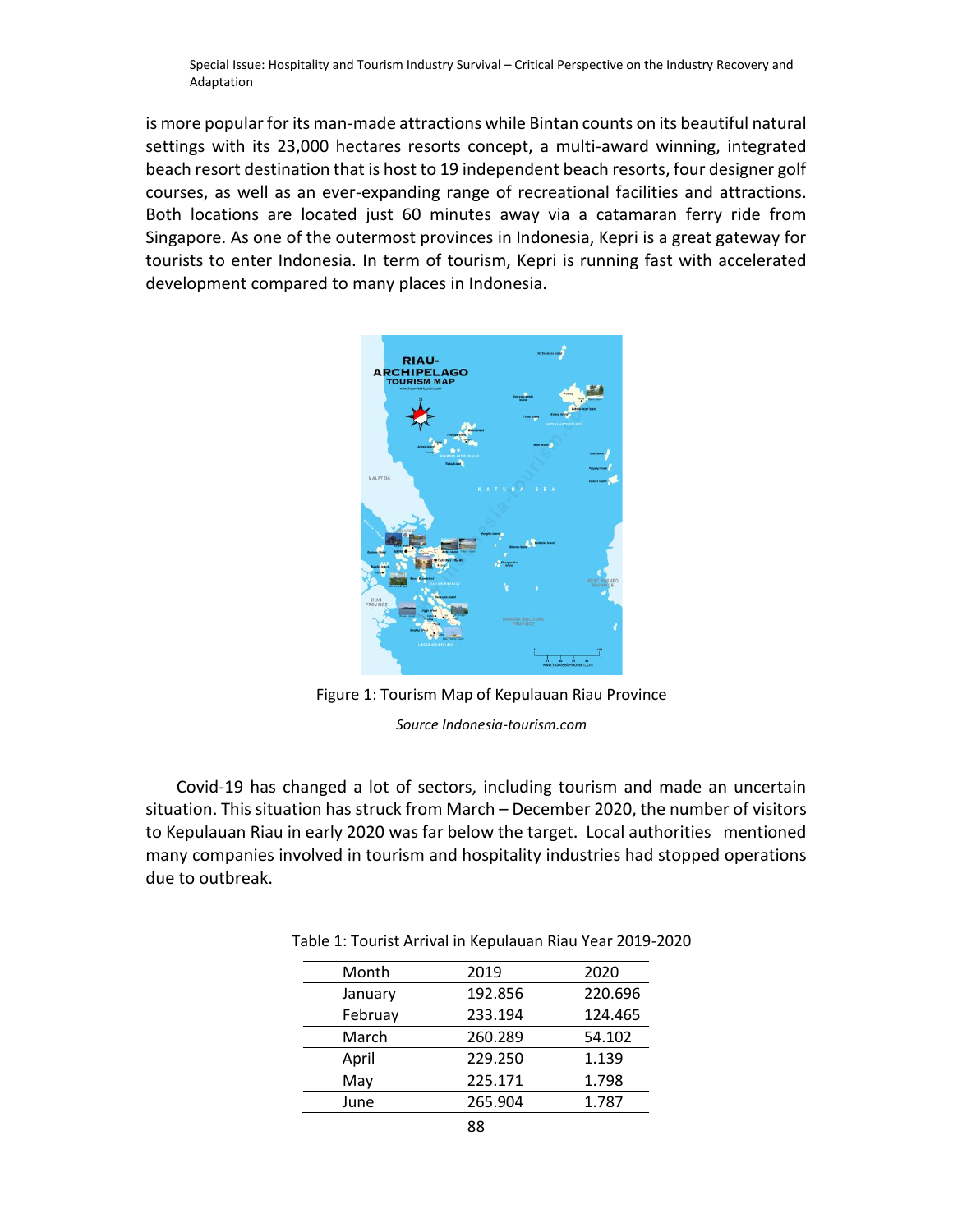| July      | 217.313   | 1.765   |
|-----------|-----------|---------|
| August    | 264.933   | 1.654   |
| September | 230.576   | 1.999   |
| October   | 227,146   | 740     |
| November  | 241,249   | 561     |
| December  | 276.914   | 542     |
| Total     | 2.864.795 | 411.284 |

*Source: Biro Pusat Statistic Kepulauan Riau*

 This research aims to elaborate how the fighting strategy was planned and its executing steps being taken. The multi stakeholder participation both in Kepulauan Riau's province and Central Government which actively and meaningfully involved in a deliberation; their inputs, feedback to assist in designing and guiding the strategy from the start to decision-making process and its implementation to fight covid 19 for the initiatives of tourism awakening in Kepulauan Riau Province. The concept of positive thinking can generate Indonesia's tourism industry. The tourism industry must continue and enter a new normal era. Tourism businesses must adapt to new conditions and have a business strategy to stay. Kepri Bangkit strategy which was launched officially on 7 February 2021 has been initiated to embark the journey and work closely with a long path way to resume usual tourism activities.

## **2 Literature Review**

#### **2.1 Conceptualizing Strategy**

To observe the philosophy of Kepri Bangkit strategy, a literature review is elaborate for better understanding of the strategy concept. Strategy is the "overall plan for action, the blueprint of activities with regard to the mobilization of resources and the series of collective actions that movements designate as necessary for bringing about desired social changes" (Meyer & Staggenborg, 1996) Although strategy is a buzzword it lacks a universally accepted definition. Therefore, in different contexts and to different people, strategy means different things. In the most broad and general context strategy would be defined as a —plan of action||. The Oxford Dictionary [http://oxforddictionaries.com\)](http://oxforddictionaries.com/) defines strategy as a plan that is intended to achieve a particular purpose: to develop a strategy for dealing with unemployment. It's all part of an overall strategy to gain promotion.

 Strategic actors survey their resources, goals, and available opportunities, and try to make matches that maximize their influence. Importantly, however, influence is multidimensional, and plays out over both long and short time frames. A decision may affect not only the response of policymakers, but also the potential to mobilize resources in the future. The strategic decision maker has to balance sometimes conflicting interests and pressures (Meyer, 2007). This is an iterative process, dependent upon the reactions of others engaging the same sets of issues and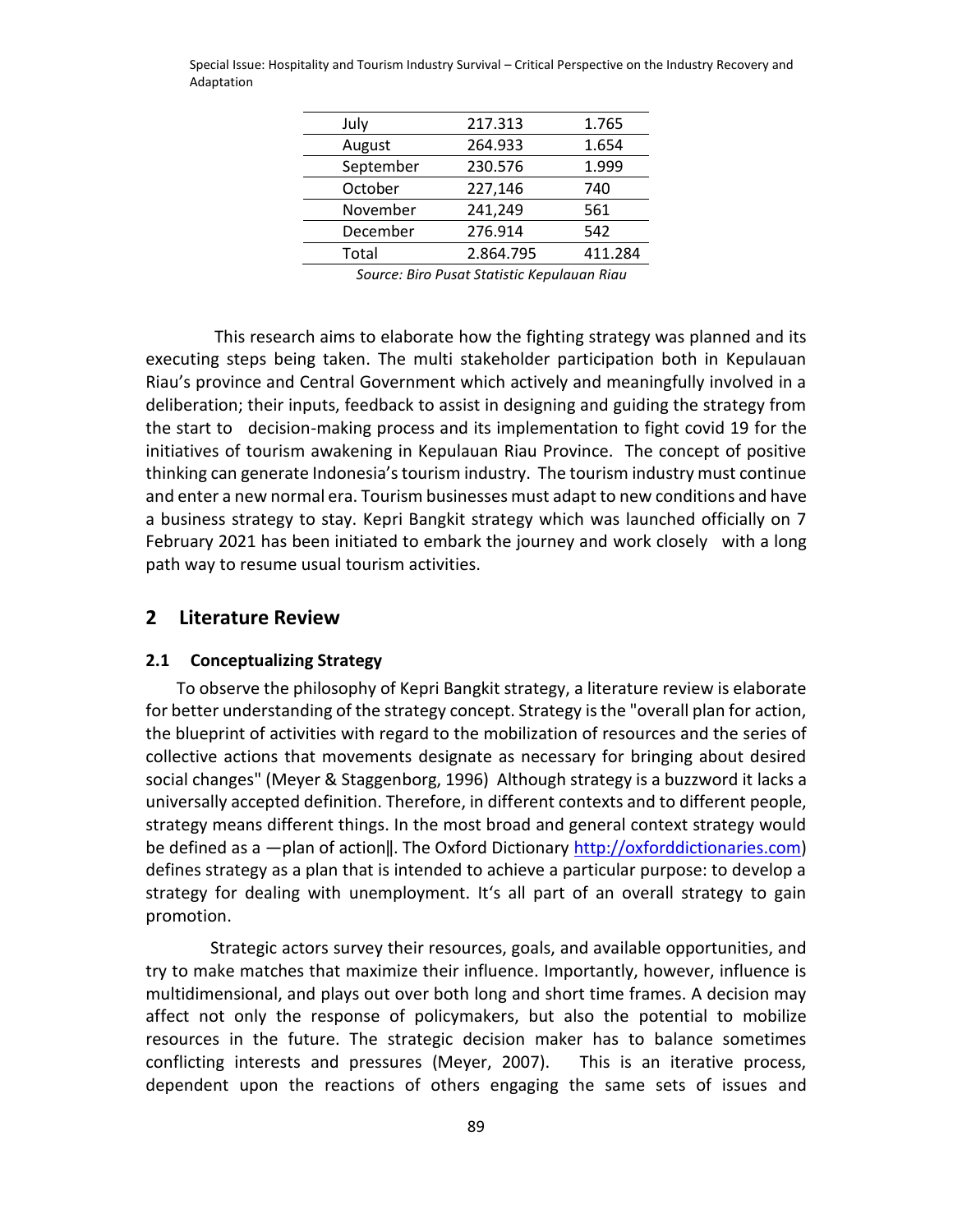constituencies, which can alter the next round of opportunities and constraints. Collective action demands, arenas, and tactics are three key elements of strategy, which each involve the selection of targets, decisions about timing, and various types of relationships and strategic dilemmas.1 These choices are naturally related, and each decision opens up some strategic possibilities, while foreclosing others

# **2.2 Strategy Choice and Outcomes Theory**

Strategy as the product of interactions with authorities, bystanders, supporters and opponents in multi-organizational fields, could be examine influences on strategic choices and their impacts at different levels of interaction:

- a) The political and cultural environment, where movement actors encounter political and cultural opportunities and interact with their targets, opponents, bystanders, mass media and potential allies.
- b) The movement community, where various organizations and individuals within the movement interact; and
- c) The movement organization, where leaders and members of the organization interact.

These different levels of interaction are connected--influences at one level affect interactions at another--and strategic choices are influenced by multiple interactions at each level. Histories of interactions and strategic choices and their outcomes influence subsequent strategies by actors in the multi-organizational field. Although it is tempting analytically to view each decision as distinct and discrete, the legacies of the past, including the development of specialized expertise, distinct resources, and a web of relationships with supporters and authorities, constrain subsequent decisions. A strategic plan is the documentation of the strategy in terms of performance goals, approaches to achieve the goals, and a planned commitment of resources over a specific period (usually three to five years ahead. In most cases however this will formulate and communicate strategies as support to decision-making, coordination device, or as target as a support to decision-making. Finally, as a target, strategies help to define how the target will compete today, and how it will do it in the future. Hence, strategies are forward-looking, and they not only set directions for the future, but also the perspectives and visions that can drive and motivate people today.

## **3 Methodology**

#### **3.1 Qualitative Research**

This research is using a descriptive qualitative approach with library research and using secondary data from sources that are used as the object of research, such as books or literature including newspaper, magazines, manuscript and electronic media (internet site), online media, which deals and is relevant with this research problem. Data collection is done by studying and recording reading materials during the period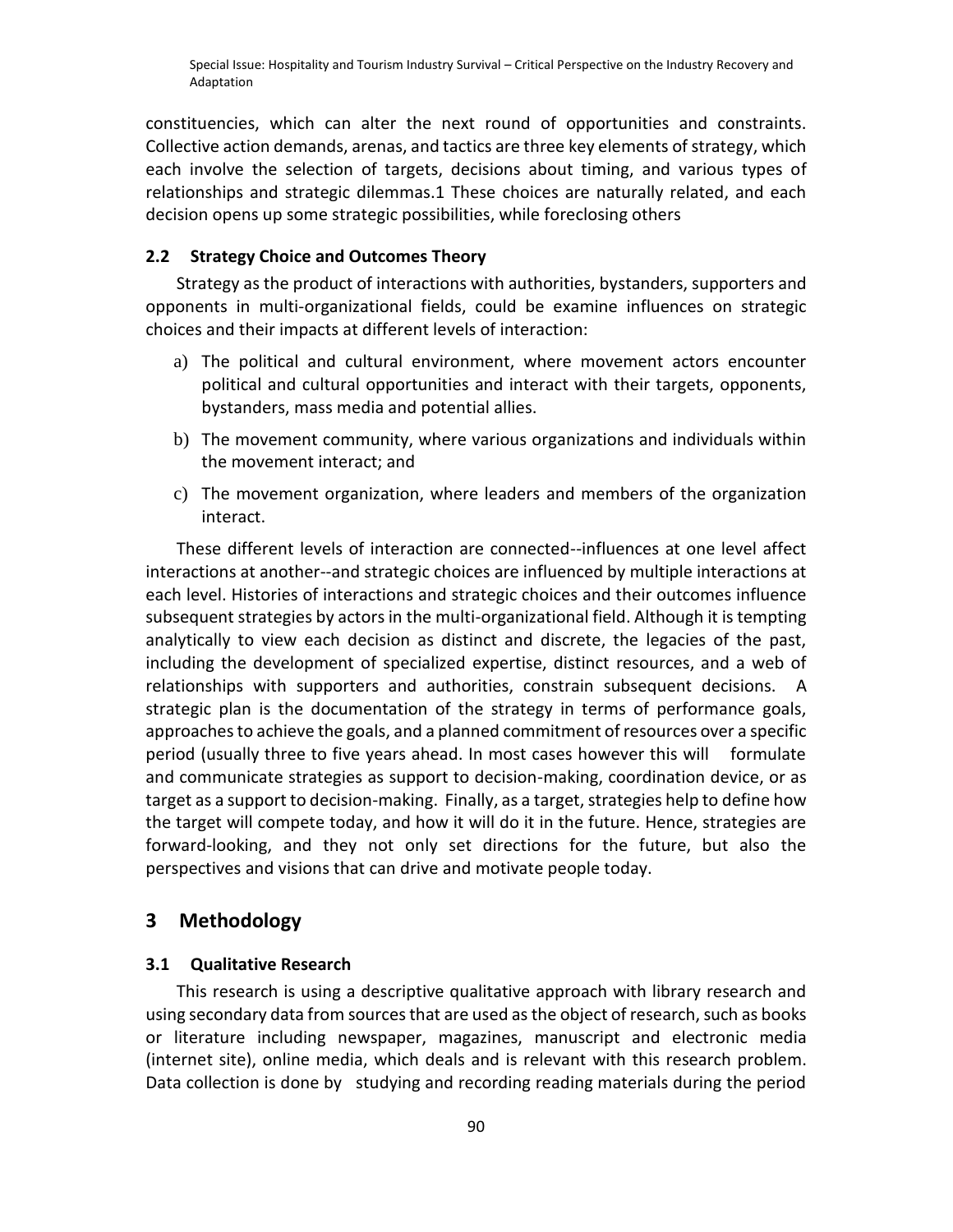of research. According to Sugiyono (2012), literature study is related to theoretical studies and other references related to values, culture and norms that develop in the social situation under study, besides that library research is very important in conducting research, this is because research will not be separated from scientific literature. (Sugiyono, 2012). The output of the interviews with various parties namely government authorities, tourism associations and organization representatives and other stakeholder has been identified and compiled for the purpose of elaborating the research.

The focus of this study is not only identifying the movement strategy plan but also analyzing the background of the collective spirit for the awakening of the tourism sector in Kepulauan Riau Province. A tagline of "Kepri Bangkit " has enlightened the movement into details of an action plan. By conducting research through a descriptive approach, the researcher must describe, explain, describe the data that the researcher has obtained through in-depth literature review conducted with informants. Key informants such as Head of Tourism Department of Kepulauan Riau Province, Head of Tourism of Bintan Regency, General Manager of Bintan Resort Corporation, the master developer of international resorts in Bintan which were chosen as an entry port of foreign tourist arrival as part of the travel corridor arrangement (TCA) scheme with neighboring countries; Singapore and Malaysia. The data obtained includes the development of the tourism effort made during the pandemic in Kepri,

The combination of literature studies and in-depth interviews is used to increase the completeness of information and correct any discrepancies between the results in the field and the available literature. There are at least three stages in the research, which are consist of preliminary process (literature) by studying relevant sources related to pandemic covid 19 hits to the worldwide economic sectors and its impact towards the Kepulauan Riau's tourism sector; survey to various region namely Bintan and Batam which known for their aggressively and continuous effort in covid 19 fighting and indepth interview conducted with various key informants and analyzing the results.

## **4 Findings**

#### **4.1 Recovery Initiatives**

Kepri Bangki 's initiatives taken as earlier as September 2020 when Focus Group Discussion (FGD) was carried out at Bintan and attended by KEPRI Tourism Board, Perhimpunan Hotel dan Restoran Indonesia (PHRI), Association of The Indonesian Tours and Travel Agencies (ASITA) and Government as well the private sectors from tourism industries. The discussion centered on the New Normal socialization followed by a Leadership Coordination Meeting (Rapat Koordinasi Pimpinan) of the Covid-19 and National Economic Recovery Committee (PC-PEN) with the Ministries / Institutions (K / L) chair by Minister Airlangga Hartanto, Coordinating Minister of Economic Affairs. Milestones on the giving of the 'I Do Care Indonesia Care' certificate handed the first certificate of Indonesia Care (IDoCare) in Lagoi Bay Bintan as a form of readiness for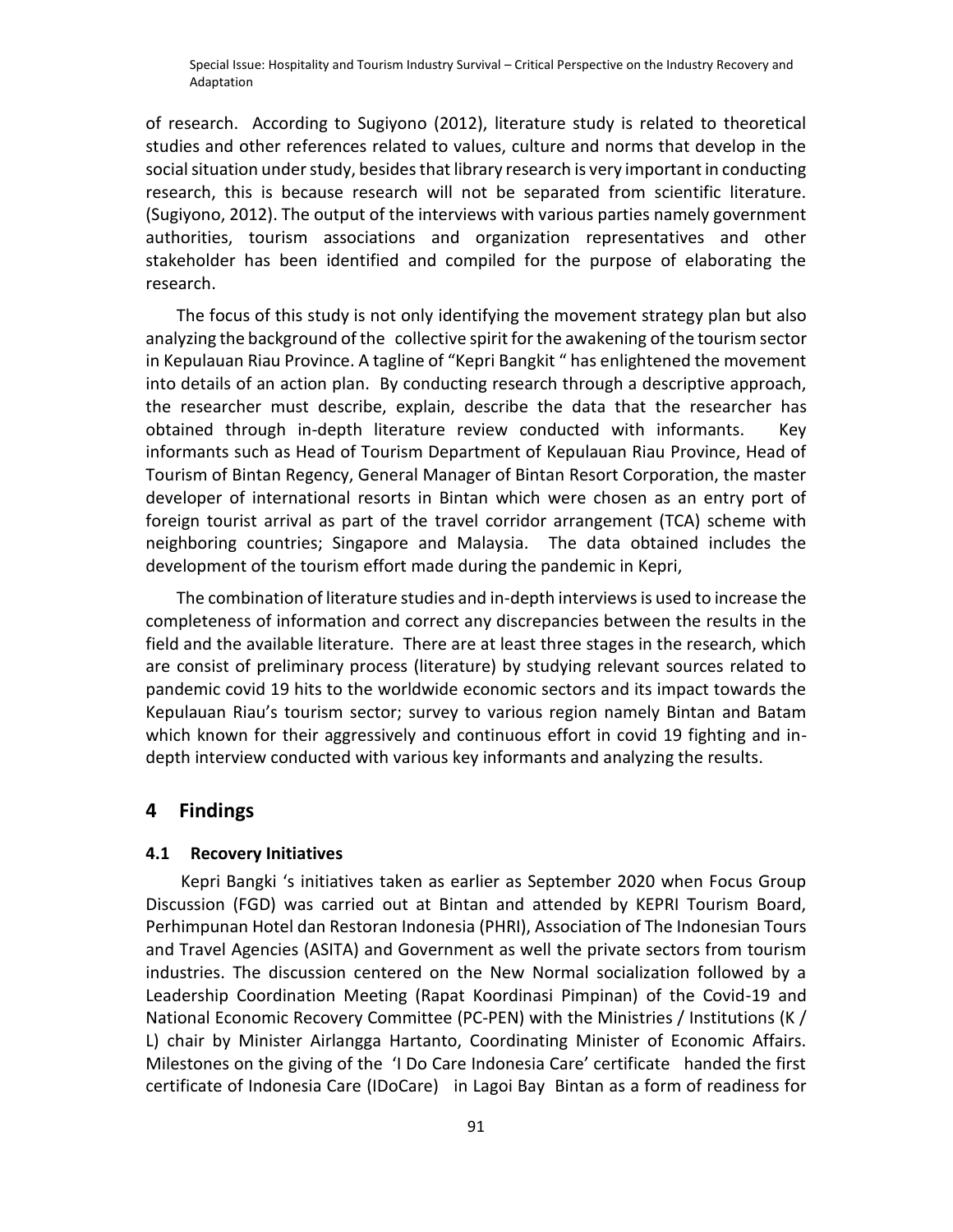Bintan Regency known as Bintan Resort at the Kepulauan Riau Province , Riau Islands. The certificate indicates that the CHSE health protocol (Cleanliness, Health, Safety, and Environmental Sustainability) is implemented well. A month after being inaugurated as Minister of Tourism & Creative Economy Sandiaga Uno has flown to Batam and Bintan for a quick survey and finest observation on the current condition. Implementation of CHSE standard being a major priority while travel bubble arrangement which later called Travel corridor arrangement is communicated amongst the stakeholders.

On 20 March 2021 the new Elected Governor of Kepulauan Riau Ansar Ahmad highlighted his concern over the situation which gave an optimistic spirit to the tourism industries not only in Batam and BIntan but to the whole regions. Both joint press conference stated that the government would prioritize to open doors for international tourists in Batam and Bintan, Riau Islands, before Bali, as the two regions are considered to be more ready. The tourist destinations that will be opened in Batam are Nongsa, and Lagoi in Bintan. These two destinations are scheduled to open on April 21, while Bali in June and July 2021 which based on President Jokowi's order that the reopening of destinations for foreign tourists can be done gradually, with the requirement that the number of Covid-19 infection is under control. The number of coronavirus infection on Riau Islands has been reportedly low and stable; even the number of the virus transmission in Nongsa and Lagoi is reported to be zero.

#### **4.2 Tourism Recovery Program and Kepri Bangkit Strategy**

To understand how strategic choices are made, following is a series of actions within the movement and between movement actors and targets. Activists become familiar with strategies, assess their opportunities, and position themselves for new rounds of collective action in particular contexts and as a consequence of their relationships with actors inside and outside the tourism recovery program.

| <b>Tourism Recovery Program</b>           | <b>Kepri Bangkit Strategy</b>                |
|-------------------------------------------|----------------------------------------------|
| Quality improvement towards the Human     | Online Training, Entrepreneurship Program    |
| Resource and Manpower which impacted      | and Funding Assistance on Tourism &          |
|                                           | <b>Hospitality sectors</b>                   |
| Domestic Tourist Promotion and Campaign   | Domestic Tourism Branding, Ecotourism        |
|                                           | Packaging,                                   |
| <b>Tourism Bundling Packages</b>          | 2021 Calendar of Event Launching -           |
|                                           | Staycation Promotion, City Activation, Great |
|                                           | Sale Promotion                               |
| Implementation of Health Passport (Health | PCR & Swab Test equipment placement          |
| Checking and Screening prior and after    | allocation - Standard Operating Procedure    |
| Departure)                                | (SOP) on Health Protocol Implementation      |

Table 2: Tourism Recovery Program – Kepri Bangkit Strategy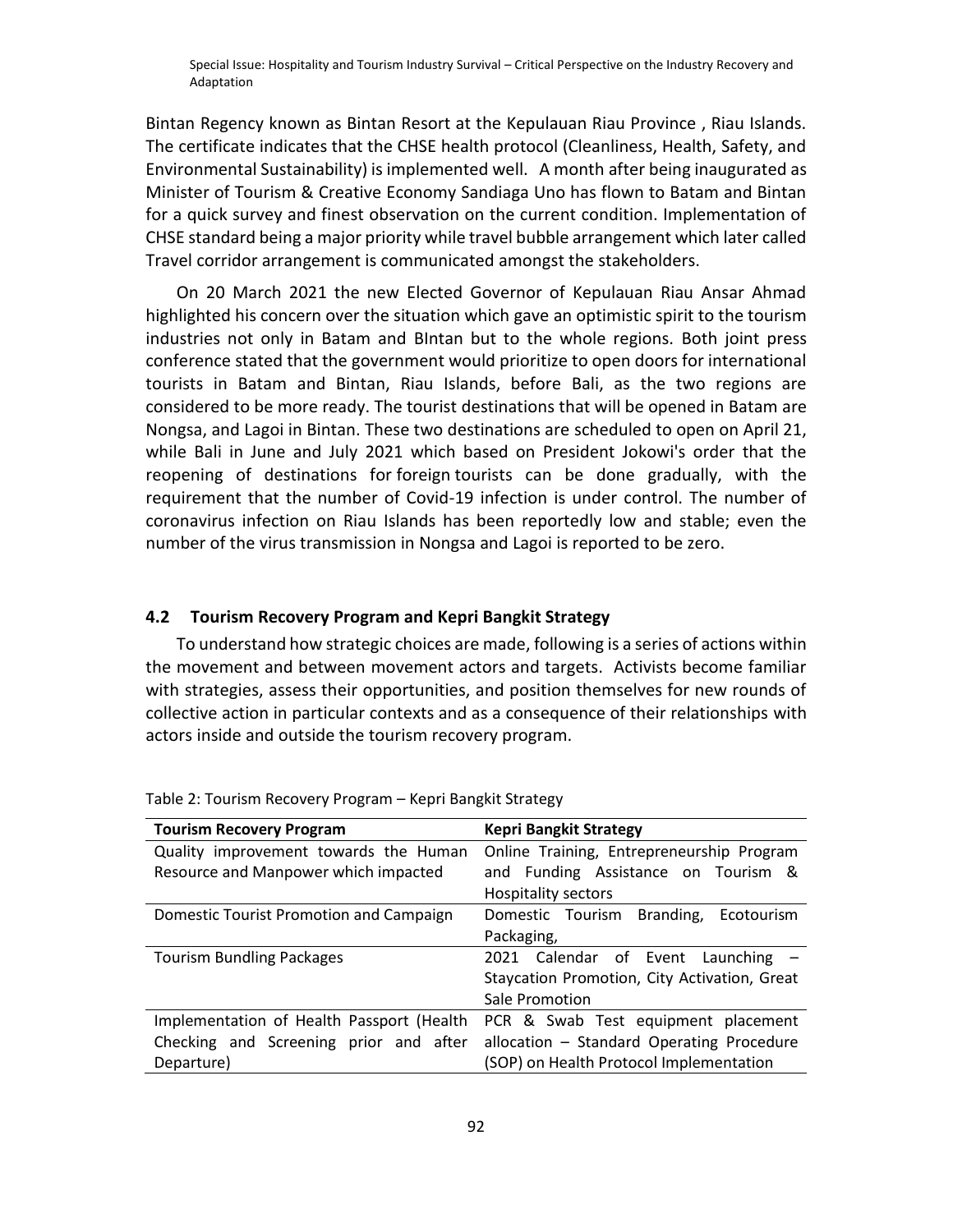| Implementation of Health Protocol                                               | Compulsory implementation at determining                                                |
|---------------------------------------------------------------------------------|-----------------------------------------------------------------------------------------|
|                                                                                 | Airport and Seaport (Batam & Bintan)                                                    |
|                                                                                 | Cleanliness and Safety requirement (CHSE CHSE compulsory certification - Video          |
|                                                                                 | Certification) fulfilment for tourist confidence Promotion CHSE Destination Journey and |
|                                                                                 | Massive Movement of Health Protocol                                                     |
|                                                                                 | Implementation                                                                          |
| Fiscal Incentive to support the cash flow for Coordination with UMKM Department |                                                                                         |
| tourism sectors                                                                 |                                                                                         |
|                                                                                 |                                                                                         |

*Source Research Data Compilation*



Figure 2: Tourism Recovery Program – Kepri Bangkit Strategy *Source Tourism Department of Kepulauan Riau*

As elaborated on the based analytical thinking of strategy. Kepri Bangkit strategy has formulated and communicated strategies as support to decision-making by consistently pulling out most effort from various stakeholders to collaborate the coordination device, or as a target to open the border entrance of tourists as a support to decision-making. Strategies are forward-looking and they not only set directions today. Following are the strategies set by Kepri's Government.

- a) The opening plan of the safety travel corridor in Nongsa and Lagoi to be set is the knowledge of conducting strict and discipline health measures by wearing masks, social distancing, and washing hands, as well as testing, tracing, and treatment; and finally, vaccination in a more discipline manner which lead to the lower cases of the Covid-19 infection and can be suppressed to be zero.
- b) The Riau Islands government hoped that the travel bubble policy with Singapore could be implemented in its region to boost tourist arrival. Several exclusive tourist sites were considered suitable to implement the policy. Through the travel balloon policy, citizens from the two countries would be allowed to have free visits and exempted from quarantine mandatory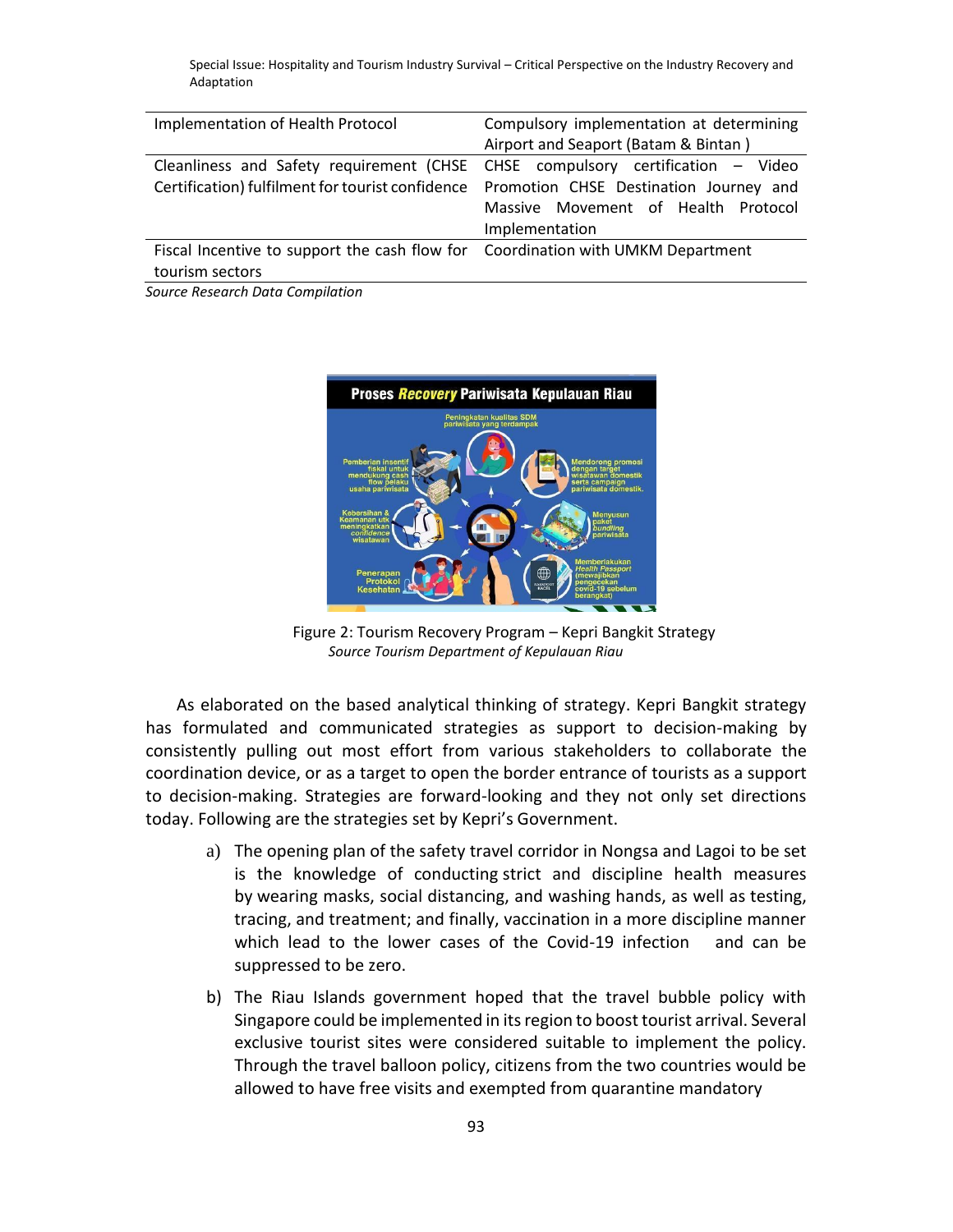- c) Planning to obtain hygiene certification from Singaporean authorities. (SG Clean). The certification was necessary to convince prospective tourists to visit the islands once the travel bubble policy was applied
- d) The Riau Island government was also determined to suppress the Covid-19 transmission through vaccination which shown a declining virus transmission rate
- e) The Indonesian government has prepared an important step to revive the tourism industry, namely social protection programs for workers in the tourism sector and the creative economy that is right on target.
- f) Budget reallocation of the Ministry of Tourism and Creative Economy directed at labor-intensive programs for workers in the tourism sector and the creative economy and prepare an economic stimulus for businesses in the tourism sector and creative economy

Based on the several statements conveyed by the Governor that preparations for the reopening of these tourist areas namely Bintan and Batam were carried out with full calculation. Including vaccinating tourism workers. These two locations were chosen because this tourism area is well on separation blocked areas. This means that usually the tourists / tourists are not affiliated with the community because this area is far from community residential areas. In addition, Governor Ansar expects the Central Government to hold talks with the Singaporean Government. Because so far tourists from Riau Islands are mostly from Singapore. The Central Government was urged to hold talks with Singapore. It's just a matter of how the Central Government can help convince Singapore if the Riau Islands are ready to welcome back tourists

Previously, both Governor Ansar and the Singapore Government, represented by Singapore's Second Minister of Foreign Affairs, held a virtual meeting to discuss the travel bubble. It shows that Singaporeans have actually been waiting for another vacation to the Riau Islands. Governor Ansar acknowledged that currently the drastically fallen on tourist arrival d is affecting economic growth in Riau Islands. Governor Ansar also added that the Riau Islands Province is currently relatively declining in the number of Covid-19 spreads. Of the 7 regencies/cities in the Riau Islands, 4 regencies have the status of a green zone, while only 3 regencies/cities have the status of a yellow zone.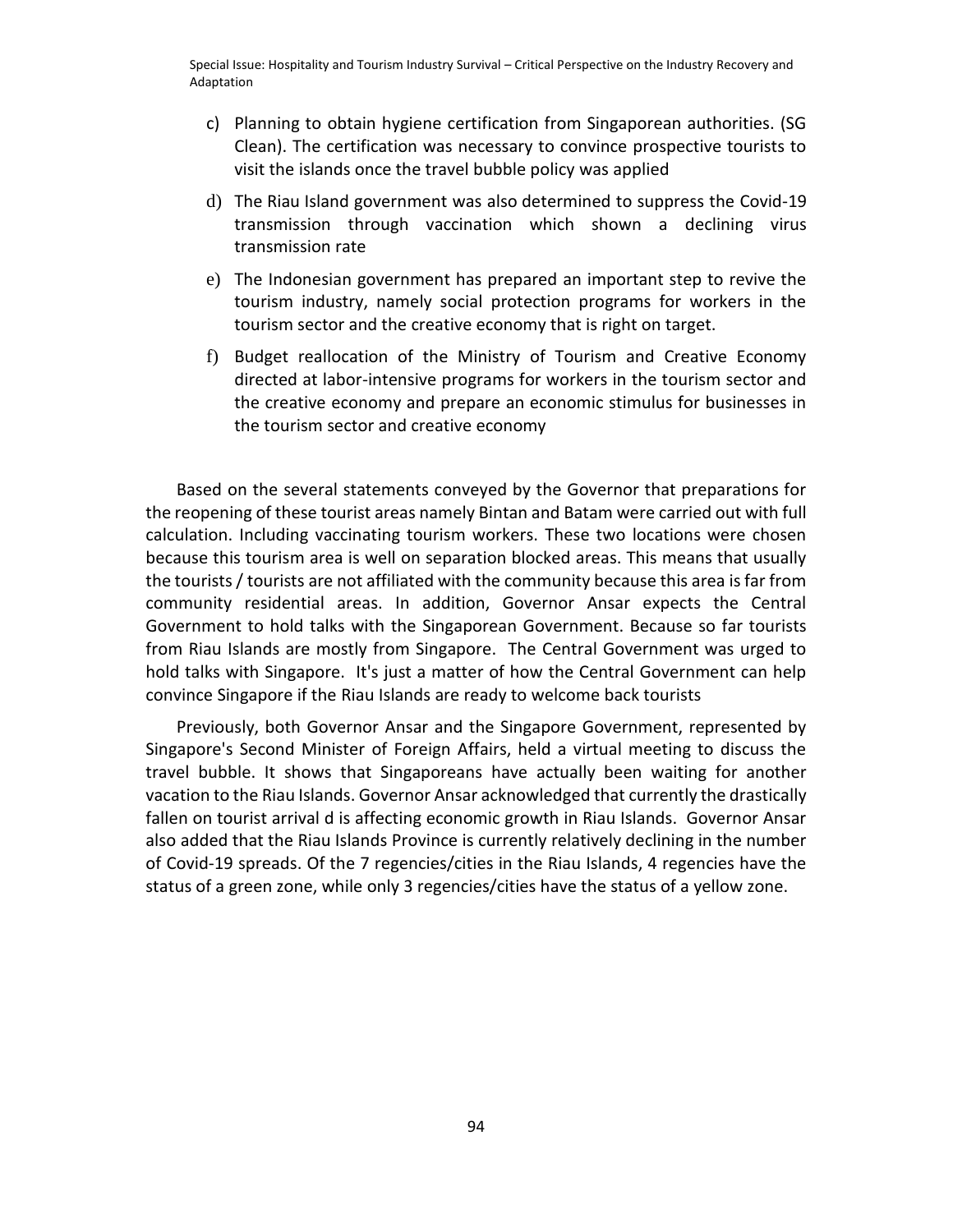

Figure 3: Launch of Kepri Bangkit Tourism Strategy



Figure 4: Kepulauan Riau Calendar of Event 2021

*Source: Tourism Department of Kepulauan Riau*

# **5 Discussion**

Series of interviews conducted with The Head of Tourism Department of Kepulauan Riau; Buralimar and also The Head of Tourism Department of Bintan ; Wan Rudi Iskanda who has enlighten on how they implement strategies and measures across Kepulauan Riau Province for the tourism awakening. The confidence towards the successful transformation of the Kepri Bangkit movement is below the top-down perspective of change considering several prioritized strategies.

| Perspective Strategy of Kepri Bangkit Movement |                                                                                 |
|------------------------------------------------|---------------------------------------------------------------------------------|
| ۱.                                             | Establishing a sense of urgency (identifying crisis and opportunities           |
| ii.                                            | Forming a powerful coalition (forming a group with power enough to drive the    |
|                                                | change)                                                                         |
| iii.                                           | Creating a vision (establish a vision to be follow and the strategies to do it  |
| iv.                                            | Communicating the vision                                                        |
| v.                                             | Empowering others to act on the vision (getting rid of any obstacles to change) |

Table 3: Perspective of Kepri Bangkit Strategy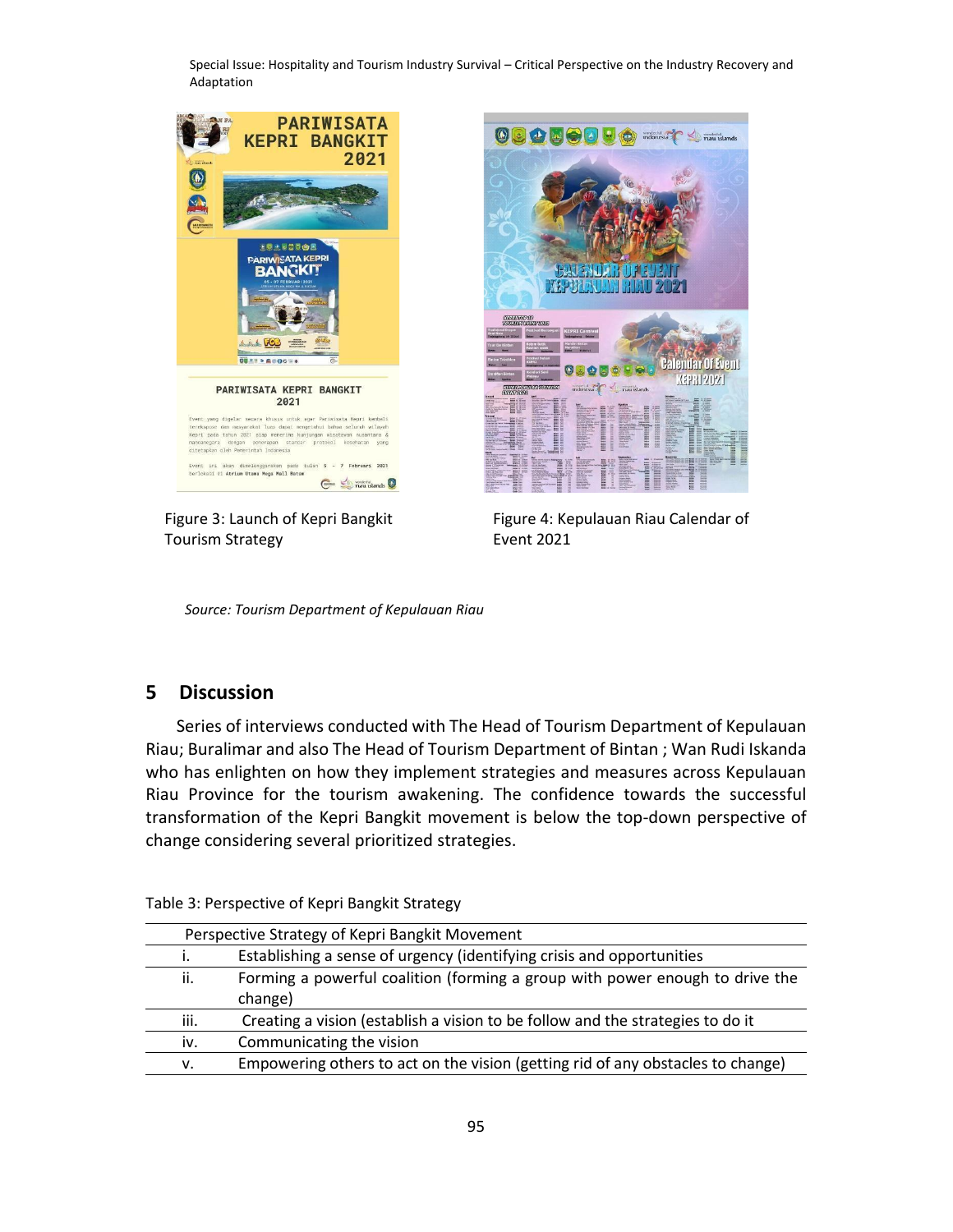| vi.   | Planning and creating short-term wins (plan, execution and reward of achievable  |
|-------|----------------------------------------------------------------------------------|
|       | performance and practice                                                         |
| vii.  | Consolidating improvements and producing more changes (using achieved            |
|       | credibility to materialize the vision, and finding new ways to bring it further) |
| viii. | Institutionalizing new approaches (making evident the links between success and  |
|       | the new vision and behaviour, making them a tool of leadership and               |
|       | management)                                                                      |
|       |                                                                                  |

*Source: Research Data Compilation*

Above bolster will also include other tourist destinations covering other places in Kepulauan Riau namely Anambas, Natuna, Lingga , Karimun and Tanjungpinang as the capital city of Kepulauan Riau Province. The emphasis on the 3 A's of Attraction, Amenity and Accessibility comply with CHSE certification is a must. Most significant step to be taken is the industry will apply health protocols based on CHSE or cleanliness, health, safety and environment in tourist destinations and creative economy. They will be key in regaining tourists' trust in the tourism industry during the pandemic and onward. Other than that, several strategies also considered as priority to be implemented, namely:

- i. Push for digital technology, investment and promotion of the tourism sector.
- ii. The hotel and hospitality industry will diversify to the outdoors, sports, health, wellness, ecotourism as well as medical tourism
- iii. CHSE promotion will be further encouraged by holding mega events, mega family trips, MICE [Meeting, Incentive, Convention and Exhibition] roadshows overseas.
- iv. An endorsement of the use of E-HAC or Health Alert Cards to the wider public and other institutions." Continuous coordination with the Ministry of Health and telecommunications providers to monitor the coming and going of visitors with potential health issues.
- v. To work closely with universities, provincial administrations as well as the public and business sectors to bolster tourism and creative economy in Indonesia. The strategy is based on innovation, adaptation and collaboration.
- vi. A big data will be used to design a more personalized means of promotion, and ensure that movers in the tourist industry and creative economy can survive,
- vii. iA continuous and integrative coordination with the national task force of Covid-19 to evaluate on a daily basis the management of covid19, and as far as the tourism concern, the industry in the Riau Islands are ready to welcome and adapt to new normal.in terms of covid19 management and readiness of the industry In general".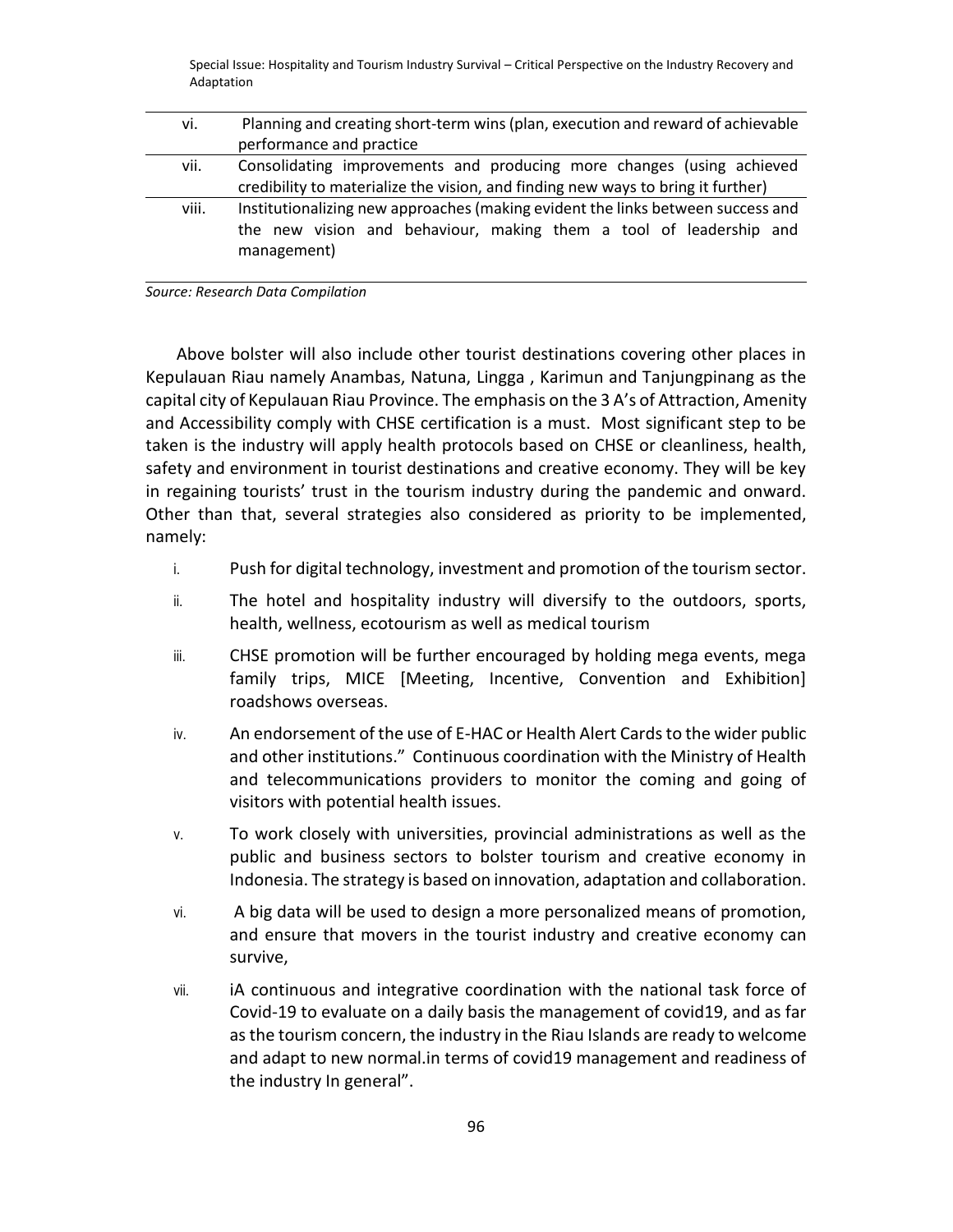- viii. To ensure everyone's safety, foreign tourists are expected to do a Polymerase Chain Reaction (PCR) test in their own country. They will then have to take a GeNose test, a Covid-19 breath test detector developed in Indonesia, upon entering and leaving the two tourist zones.
- ix. Last but not least, vaccinating tourism workers in both Batam and Bintan will take place in batches. Around 1,500 tourism workers in Batam while more than 2,000 in Bintan have also been vaccinated. They are targeting to vaccinate 30,000 residents before April before implementing the "safe travel corridor"

# **6 Conclusion and Recommendation**

# **6.1 Conclusion**

- a. The industry in the Riau Islands is ready to welcome and adapt to new normal.in terms of covid19 management and readiness of the industry. In general this pandemic underlines that tourism has to be understood in the greater global economic and political context that will define the future world that tourism will operate in. A 'new-normal' tourism world – is what exists. In particular, if our underlying theories and understandings have changed due to the coronavirus pandemic. This means there is a lot to research yet to be conducted. Let us start, but *do not go for the obvious and purely descriptive.*
- b. There were 6 (six) illustrative coronavirus research parts (i.e., complexity of the situation; changes in destination image; change in tourism behaviour; change in resident behaviour; change in the tourism industry; long-term and indirect effects). In doing so, this research shows paths where existing lessons learnt could intensify, or where we even expect a paradigm-shift in tourism due to the coronavirus pandemic.

# **6.2 Recommendation**

- a. The concept of positive thinking can generate Indonesia's tourism industry. The strategy that can be applied in the tourism industry is to optimize the digital platform as a marketing media and the application of protocols (health, safety, and awareness). This is very important to restore the tourism industry and awaken tourist confidence.
- b. Reviving the tourism industry requires cooperation between the government and tourism industry players. In my opinion, the concept of positive thinking is very important for both parties in reviving the tourism industry. With the rise of the tourism industry, the economy in a country will turn back because this industry is very directly related to other industries.